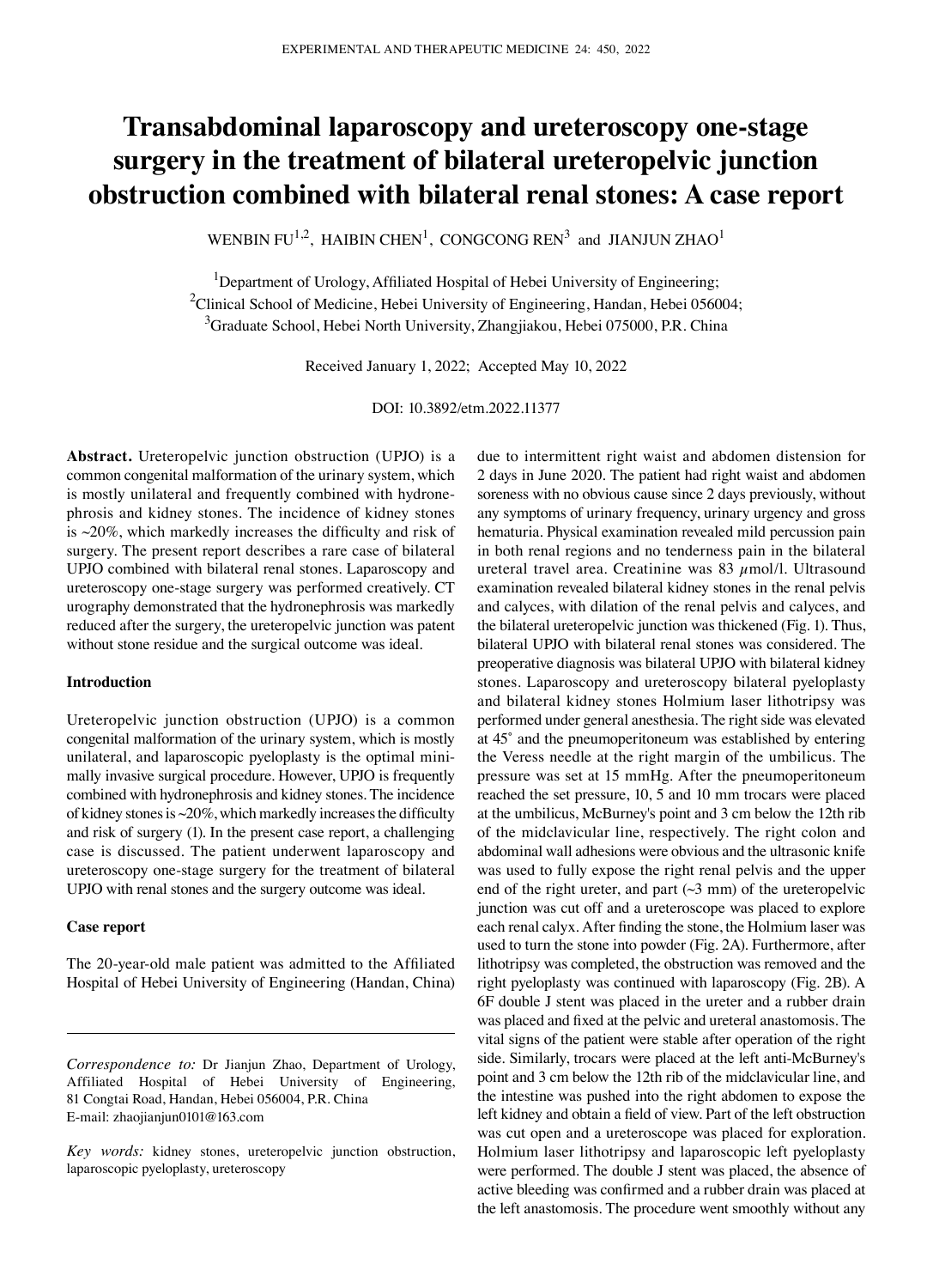

Figure 1. CT urography images of the patient with bilateral ureteropelvic junction obstruction with bilateral kidney stones. Preoperative CT of (A) left renal pelvic calculi with bilateral renal pelvic and calyces dilatation and (B) right renal calyceal calculi (scale bars, 15 cm). (C) Preoperative CTU of bilateral ureteropelvic junction obstruction was observed.



Figure 2. Intraoperative images and postoperative CT. (A) A ureteroscope was placed at the pelvic ureter interruption and lithotripsy was performed. (B) Transabdominal approach laparoscopic pyeloplasty. (C) Review of CT after 3 months revealed that hydronephrosis was markedly reduced following surgery and the ureteropelvic junction was patent without any residual stone (scale bar, 13 cm).

complications, such as macrovascular or adjacent organ damage. The operation time was 264 min and the exhaust time was 28 h after surgery. Review of diagnostic radiology of the urinary system 3 days after the surgery revealed that the double J stents were well placed and no stone residue was observed. The postoperative body temperature was stable and the patient had no fever. The drainage was markedly reduced 5 days after the surgery, the abdominal drainage tube was removed, the urinary catheter was removed and the patient was discharged 10 days after the surgery. The double J stents were removed after 2 months. Review of the CT after 3 months revealed that the hydronephrosis was markedly reduced and the ureteropelvic junction was patent without any residual stone (Fig. 2C).

# **Discussion**

UPJO is a common disease of the urinary system and the pathogenic feature is that normal helical muscle tissue of the ureter is replaced by abnormal vertical bunch or fibrous tissue, which leads to the loss of normal peristaltic rushes in the ureter and the blocking of urine transmission from the renal pelvis to the ureter (2). Although most patients have congenital malformations, the majority exhibit clinical symptoms long after birth; severe obstructions may lead to inadequate drainage of the upper urinary tract, which leads to a vicious circle of hydronephrosis, kidney stones and urinary tract infections (3). Therefore, the renal function of patients is seriously affected.

The traditional 'gold standard' of clinical treatment is dismembered Anderson‑Hynes pyeloplasty (4); however, this has certain shortcomings, such as large trauma, intense pain and long recovery time. Laparoscopic pyeloplasty was first proposed by Schuessler in 1993 and has become one of the conventional treatments for UPJO after >20 years of development (5). The efficacy is comparable to that of open surgery and an effective rate of 90‑95% has been reported in the literature (6). In recent years, with the continuous development of medical care, laparoscopic pyeloplasty has become more common in the treatment of UPJO and has gradually become the new 'gold standard' of UPJO treatment (7). The primary advantages include reduced trauma, fewer complications, faster recovery, a significant therapeutic effect, safety and reliability. Laparoscopic pyeloplasty has two main surgical approaches: Transabdominal and retroperitoneal (8). Retroperitoneoscopic pyeloplasty is widely accepted by Chinese surgeons, as it has a relatively closed gap with only small interference with the intestine, although the operational room is tight. UPJO is frequently accompanied by kidney stones, which makes the operation more difficult, and the operation requires fenestration with the endoscope through the renal pelvis during the laparoscopy and ureteroscopy surgery. The extraperitoneal approach is more difficult due to the large angle of the endoscope. The abdominal approach has obvious advantages when investigating the collecting system, as the endoscope placed through the trocar is facing the renal pelvis (9).

In the present case, laparoscopy and ureteroscopy one‑stage surgery were used to treat UPJO combined with bilateral kidney stones and the surgical outcomes were ideal; to the best of our knowledge, the present study was the first to report this type of procedure. One‑stage surgery for bilateral pyeloplasty has been indicated to be both safe and effective (10), but there are no other relevant reports for cases accompanied by kidney stones at present. According to clinical guidelines and